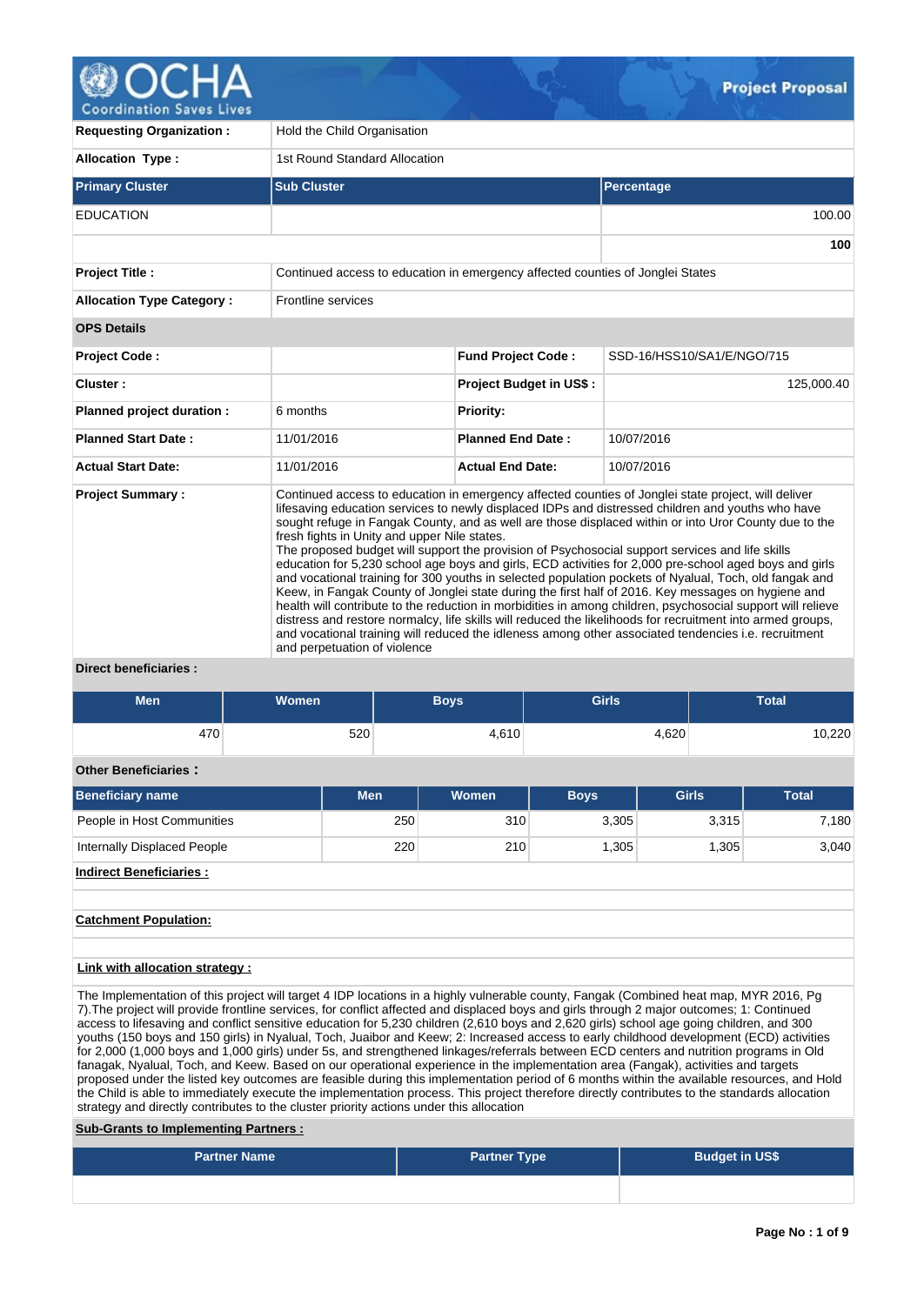#### **Other funding secured for the same project (to date) :**

| Other Funding Source | <b>Other Funding Amount</b> |
|----------------------|-----------------------------|

# **Organization focal point :**

| <b>Name</b>   | <b>Title</b>             | <b>IPhone</b>           |                  |
|---------------|--------------------------|-------------------------|------------------|
|               |                          |                         |                  |
| Kiweesi Alex  | <b>Programs Director</b> | kiwesi@holdthechild.org | +211 955 015 259 |
| Mijjo Godfrey | Programs Coordinator     | mijjo@holdthechild.org  | +211 955 120 773 |
|               |                          |                         |                  |

# **BACKGROUND**

# **1. Humanitarian context analysis**

Fangak County is a home to 157,422 individuals as per mid-year projected population NBS& WFP). The continued fighting in the greater Upper Nile region especially in Unity and Upper Nile state has been associated with grave violations of child rights and the recent offensive episodes have caused additional movement of IDPs especially the Nuer and Shuluk tribes into Fangak County,

A cumulative IDP number in Old Fangak of which 18,534 in Toch, 18,534 in Mariang, 13,660 in Pagwir, 13740 and Old Fangak headquarters, 22,401 ? (Dec 2016 County, CCCM county focal point Reports). As a result of the continued conflict situation, children have been exposed to extreme levels of violence against civilians, including brutal GBV against girls, boys and women; Observations indicate high levels of distress and trauma in children and increasing participation of unoccupied youth in organized crime and violence in the IDP and host settlements.

The increased food insecurity especially among IDPs majority of which are female headed households is associated with learners and teachers coming to school hungry or with deteriorated nutrition status, disrupting teaching and learning. Reduced attendance of both teachers and learners is likely to increase as they instead participate in labor or livelihoods work. Scholastic activities in the county are localized in a few areas with intermittent teaching and learning sessions. There is a complete lack of alternative and post-primary education means that adolescents have few options, and boys are particularly at risk of being recruited into the armed group as well as perpetuating conflict within communities of Fangak of County. The ongoing education activities are immensely affected by the looming economic crisis that has made more teachers and volunteers to quit education and explore other livelihood options. These underscore the need for continued provision of education activities especially in these opposition held areas teachers are not paid, deliver psychosocial support and lifeskills education with emergency key messages for school age going boys and girls, Early childhood education and youth skills training to relieve distress and restore normalcy, life skills will reduced the likelihoods for recruitment into armed groups, and vocational will reduced the idle tendencies among associated with recruitment and perpetuation of violence in the selected population pockets of Old Fangakl, Toch, Mariang and Paguir of Jonglei state during the first half of 2016

#### **2. Needs assessment**

The targeted areas have had rapid needs assessment coordinated by NPA as specified herein. Toch on 24-25 February 2015 indicated 23,990 IDPs pending registration which was pending verification. Camp Coordination and Camp Management (CCCM) registration done by Hold the child under IOM registered 18,534 IDPs in Toch, 13,740 in Paguir, 13,660 in Mareang and 22,401 in Old Fangak. Nevertheless, the children for both IPDs and the host community are mostly idle or most of their time is exhausted in playing, fishing and looking after the domestic animals like cows, goats and many more. During the registration, it was discovered that many of school going ages were out of school because the schools were not operational initially and even there were no teachers and lack of educational materials though others have opened up with the arrival of Hold the child during the CHF 2nd round a location 2015. With lack of fully proper education in these targeted areas, both the children of the Internal displaced people (IDPs) and the host community are at a high risk of early marriage especially for the girls and the boys joining the army. All these happenings would expose this young people to a danger on contracting sexual transmitted diseases like Gonorrhea, Syphilis and the dangerous disease HIV and Aids and early marriages would lead to complication during delivery.

# **3. Description Of Beneficiaries**

This project will deliver education in emergencies services to newly displaced IDPs and distressed children and youths who have sought refuge in the payams of Old Fangak County, County due to the fresh fights in Unity and upper Nile states. 80 PTAs/SMCs (50 females and 30 males) mobilized and trained on schools and their management; 90 (70 male and 20 female) teachers/volunteers trained (65 trained on psychosocial support and life skills; and 33 trained as para ECD teachers/Volunteers) to provide Psychosocial support services and life skills education for 9,230 (4,610 boys and 4,620 girls) school going age; ECD activities for 2,000 (1,000 boys and 1,000 girls) pre-school age; and vocational training for 300 youths (150 males and 150 females) in selected population pockets of Old Fangak, Toch, Mareang and Paguir of Jonglei state during the first half of 2016. Based on the immense needs for services the above target categories will be selected as based on; • A total of 50 females and 30 males will be selected from among the IDP communities to compose school management committees. Former School PTAs will be identified with guidance of the local leaders/chiefs. 12 to 13 members will be selected in each of the target IDP/host locations, if the identified former PTAs are not sufficient, additional members will also be nominated by the local leaders • A total of 70 male and 20 female former teachers and volunteer will be selected, 22-23 individuals will be from among the IDP and host community locations • 9,230 (4,610 boys and 4,620 girls) school going age will be admitted, at least 1,300 children will be admitted into mobile classrooms in each IDP location. • 2,000 (1,000 boys and 1,000 girls) pre-school going age will be admitted, at least 500 from each of the IDP locations • 300 youths (150 males and 150 females) will be selected with guidance of local leaders on basis of cooperative vulnerability to involvement in the violence Provide uninterrupted access to critical, multi sector lifesaving education to conflict affected and distressed 9,230 school age children (4,610 boys and 4,620 girls), 2,000 ECD (1,000 boys and 1,000 girls) and vocational training for 300 youths (150 boys and 150 girls) in selected population pockets of Mareang, Paguir, Toch and Old Fangak during the first half of 2016.

# **4. Grant Request Justification**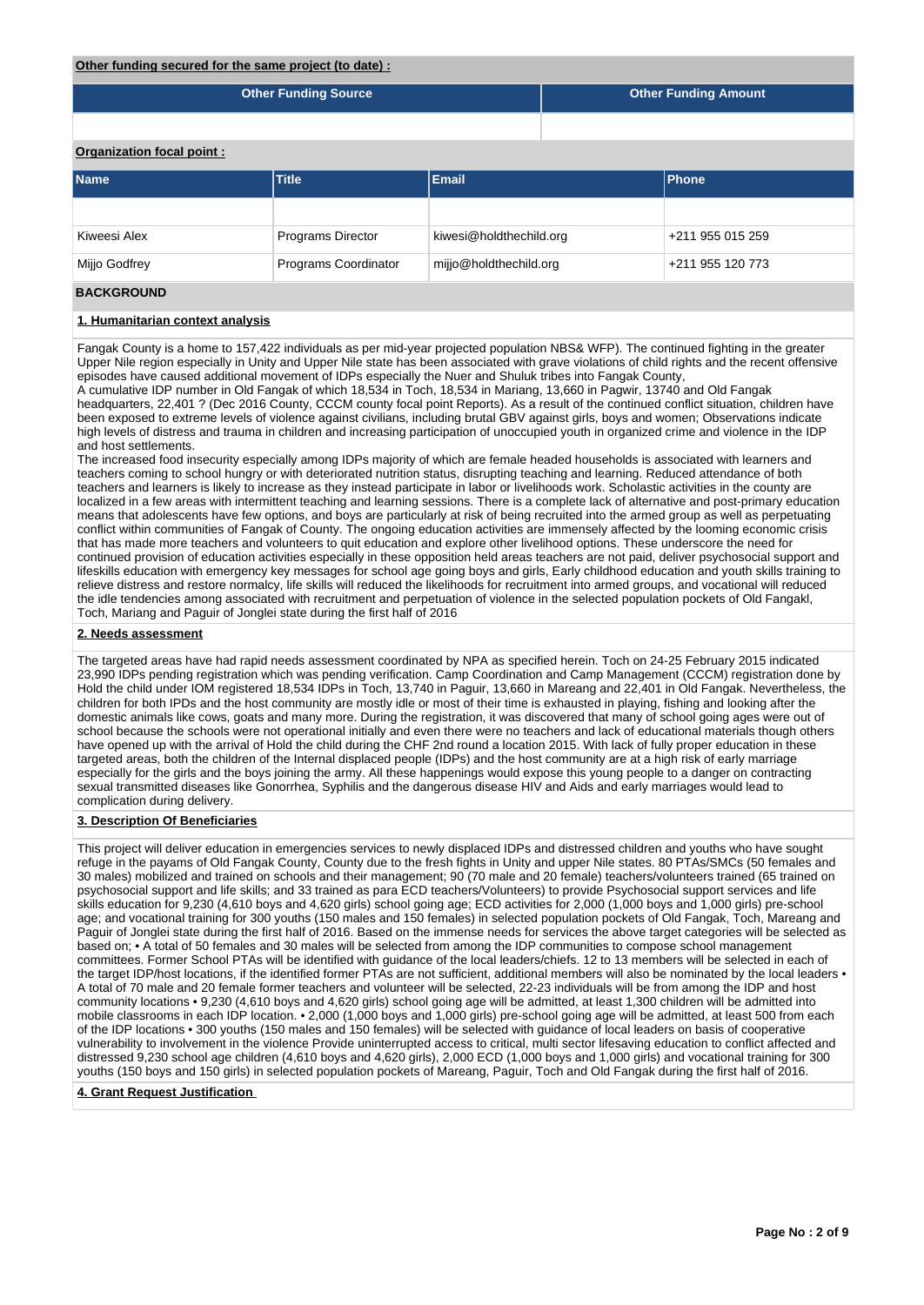Under this funding allocation of \$125,104.40 towards the implementation of this project: will deliver key lifesaving messages on hygiene. health, nutrition to pre-schools and school age going children, and youths which will contribute to reduction in morbidity for children in IDP and host settlements. The project will provide psycho-social support to distressed 9,230 school age children (4,610 boys and 4,620 girls), 2,000 (1,000 boys and 1,000 girls) pre-school age restore normalcy, life skills will reduce the likelihoods for recruitment into armed groups; and vocational 300 youths (150 boys and 150 girls) will reduce the idleness among other tendencies associated with recruitment and perpetuation of violence in the IDP locations of Mareang, Paguir, Toch, and Old Fangak during the first half of 2016. Based on our operations in Fangak since January 2013, we have built a working relations with the target communities, and are conversant with the operational realities, Our progressive nutrition and education in emergency programs have built the relevant operational capacity in Fangak, Our IDP tracking project has also cultivated our relations with IDPs and host communities in the targeted areas that have high IDP caseloads in both counties. Our relations with protection, WASH and health cluster partners on ground will facilitate quick coordination and optimal dissemination of life saving key messages, integration of life skills that will directly maximize the impact of this CHF supported project on children survival and welfare. Our built institutional experience in delivering literacy, ECD and education in emergency programs will benefit quality delivery of the proposed initiatives. These plus our longstanding working with partner on ground and the cluster coordination mechanism both at state and national levels makes Hold the Child most suitable national organization to undertake the operations as proposed in the this funding applications

# **5. Complementarity**

This project implementation basically will help the teachers,PTAs after having training to impart life skills, psycho-social support, and ECD that the organization has built in the past to give a specialized PSS for any cases identified and will capitalize on the assistance from UNICEF Child Protection specialist. Ground operation in Fangak County, will benefit from the community support and contacts that have been established b our CCCM.IDP tracking activities such as teachers/volunteers, PTAs/SMCs selections. Field movements will be complemented by our logistical capacity build from our nutrition over 3 years nutritional services in the County, Mobile ECD activities annexed to nutrition centers will provided a better chance for rapid MUAC screening and identification of malnourished children and an avenue to reach women with key child survival messages. Mothers attending IYCF, counselling sessions and mother-to-mother support groups will too have their children engaged with ECD activities that will also have psycho social support and life skills components and to ensure continuation with ECD after they are discharged fro the nutrition programs

# **LOGICAL FRAMEWORK**

#### **Overall project objective**

Provide uninterrupted access to critical, multi sector lifesaving education to conflict affected and distressed 9,230 school age children (4,610 Boys and 4,620 Girls), 2,000 ECD (1,000 boys and 1,000 girls) and vocational training for 300 youths (150 boys and 150 girls) in selected population pockets of Old Fangak,Toch, Paguir and Mareang during the first half of 2016.

| <b>EDUCATION</b>                                                                                                                                                                                                                  |                                                                                                                   |                          |  |  |  |  |  |  |  |  |
|-----------------------------------------------------------------------------------------------------------------------------------------------------------------------------------------------------------------------------------|-------------------------------------------------------------------------------------------------------------------|--------------------------|--|--|--|--|--|--|--|--|
| <b>Cluster objectives</b>                                                                                                                                                                                                         | Strategic Response Plan (SRP) objectives                                                                          | Percentage of activities |  |  |  |  |  |  |  |  |
| CO1: Conflict-affected children and young<br>people are protected through access to safe<br>and secure learning environments                                                                                                      | HRP 2016 SO1: Save lives and alleviate<br>suffering through safe access to services and<br>resources with dignity | 40                       |  |  |  |  |  |  |  |  |
| CO2: Conflict-affected children and young<br>people's psychosocial recovery and cognitive<br>development are strengthened through<br>Education in Emergency, inclusive of basic<br>education, vocational training and life skills | HRP 2016 SO1: Save lives and alleviate<br>suffering through safe access to services and<br>resources with dignity | 35                       |  |  |  |  |  |  |  |  |
| CO3: Immediate and future threats are<br>prevented and minimized through the<br>provision of life-saving education to children<br>and young people affected by the crisis                                                         | HRP 2016 SO2: Ensure communities are<br>protected, capable and prepared to cope with<br>significant threats       | 25                       |  |  |  |  |  |  |  |  |

**Contribution to Cluster/Sector Objectives :** The implementation of this project will directly contribute to the delivery of the following cluster priority as defined by the cluster strategy • Providing training, resources and supervision for educators to promote higher quality support which will enable the most vulnerable children to access and benefit from education, including training in: child protection screening and referral; higher quality life skills and psychosocial support in schools • scaling of alternative delivery modalities for provision of EiE (e.g. emergency mobile classrooms to reach areas outside PoCs) • Youth vocational education and psychosocial support programming in the IDPs within the host community and areas of high risk for recruitment into armed groups/forces and community violence • Early childhood development activities within nutrition partner projects in line with UNICEF/WHO recommendations for integration of ECD activities with emergency nutrition programming During the project cycle Hold the Child will too work closely with the education cluster coordination mechanisms both at the state and national levels to ensure continuous cluster guidance on the rolling emergency education initiatives in Fangak.

#### **Outcome 1**

Continued access to lifesaving, and inclusive education for 9,230 (4,610 boys and 4,620 girls) school age going, and conflict sensitive vocational training for 300 youths (150 boys and 150 girls) in ,Toch, Paguir, Mareang and Old Fangak.

# **Output 1.1**

#### **Description**

9,230 (4,610 boys and 4,620 girls) conflict affected and distressed school age going children access psycho social support services and life skills in Toch, Marean, Paguir and Old Fangak

#### **Assumptions & Risks**

Target communities remain accessible, Positive community participation

#### **Activities**

#### **Activity 1.1.1**

Provide peer counseling, sporting and recreation sessions for distressed children attending mobile classrooms, and screening of severally traumatize children and appropriately refer for specialized child protection services available.

#### **Activity 1.1.2**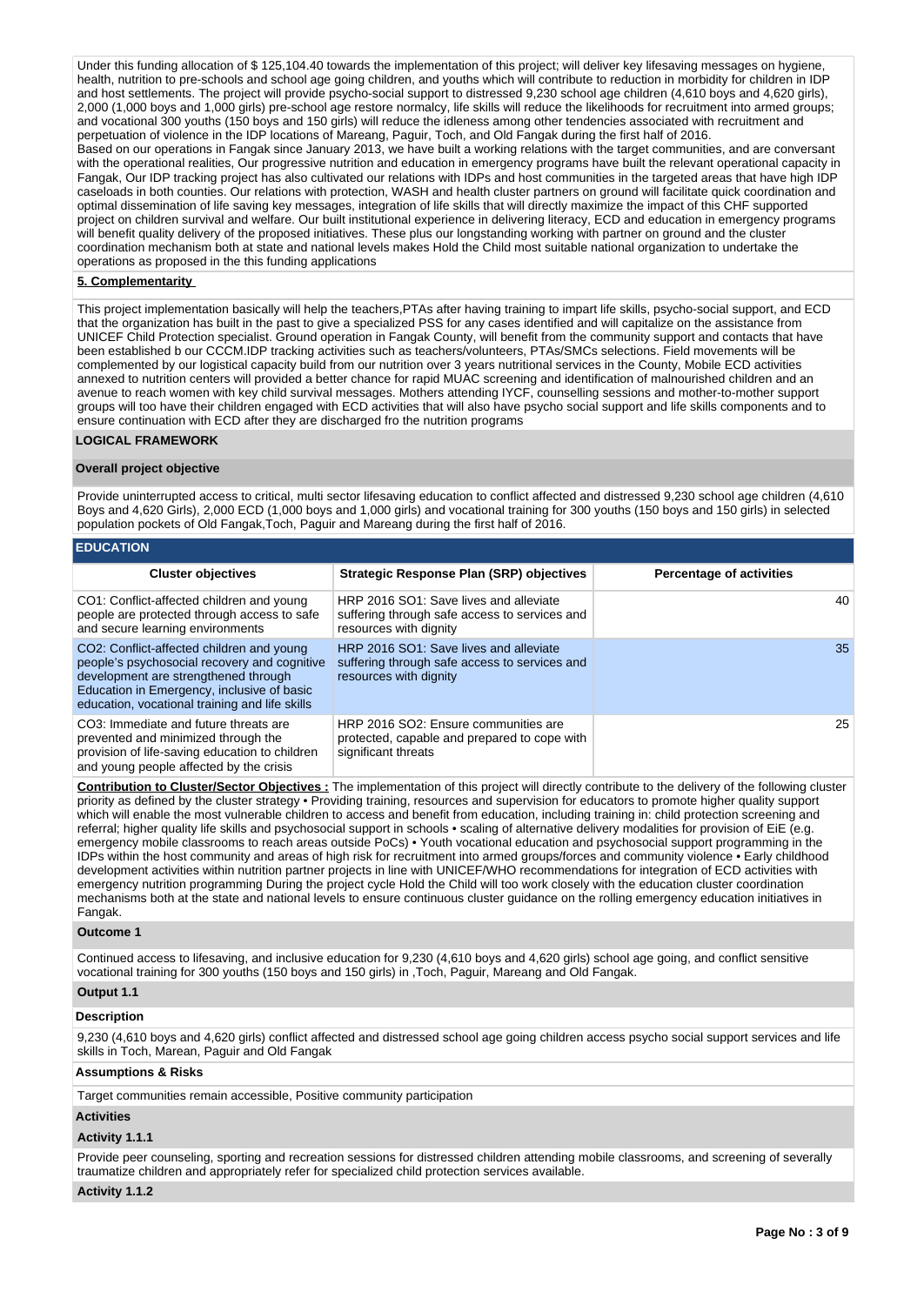Conduct refresher training for teachers (former teachers or volunteers) among IDP and host communities of Paguir,Toch, Mareang and Old Fangak on life skills and classroom management

# **Activity 1.1.3**

Identify teachers (former teachers or volunteers) among IDP and host communities of Mareang, Old Fangak, Paguir and provide rapid training on psychosocial support and life skills using cluster-UNESCO Modules

# **Activity 1.1.4**

Disseminate key lifesaving messages to children attending mobile classrooms through demonstrations, use of IEC materials, and integration of play for peace games

# **Indicators**

|                 |                                                                       |                                                                    |            | <b>End cycle beneficiaries</b> |      |            |               |  |  |  |
|-----------------|-----------------------------------------------------------------------|--------------------------------------------------------------------|------------|--------------------------------|------|------------|---------------|--|--|--|
| Code            | <b>Cluster</b>                                                        | <b>Indicator</b>                                                   | <b>Men</b> | Women                          |      | Boys Girls | <b>Target</b> |  |  |  |
| Indicator 1.1.1 | <b>EDUCATION</b>                                                      | Frontline # of IDP and host community children<br>attending school |            |                                | 4,61 | 4,62       | 9,230         |  |  |  |
|                 | <b>Means of Verification:</b> photos, registers, testimonies, reports |                                                                    |            |                                |      |            |               |  |  |  |
| Indicator 1.1.2 | <b>EDUCATION</b>                                                      | Frontline # of IDP and host community children<br>attending school |            |                                | 4,61 | 4,62       | 9,230         |  |  |  |
|                 | <b>Means of Verification:</b> photos, registers, testimonies, reports |                                                                    |            |                                |      |            |               |  |  |  |

**Output 1.2**

# **Description**

9,230 (4,610 boys and 4,620 girls) conflict affected and distressed school age going children access lifesaving education services in mobile classrooms in ,Toch,Mareang,Poguir and Old Fangak

# **Assumptions & Risks**

Stable schools supplies pipelines, Possible community participation

# **Activities**

# **Activity 1.2.1**

Identify and provide rapid training for 80 PTAs/SMCs on their roles in schools and management and Mobile classroom models

# **Activity 1.2.2**

Mobilize and register at least 9,230 (4,610 boys and 4,620 girls) to attend mobile classrooms in identified spaces of Paguir,Mareang,Toch and Old Fangak

# **Indicators**

|                                                                       |                  |                                                            | <b>End cycle beneficiaries</b> | End<br>cycle                  |      |      |       |
|-----------------------------------------------------------------------|------------------|------------------------------------------------------------|--------------------------------|-------------------------------|------|------|-------|
| Code                                                                  | <b>Cluster</b>   | <b>Indicator</b>                                           | <b>Men</b>                     | Women   Boys   Girls   Target |      |      |       |
| Indicator 1.2.1                                                       | <b>EDUCATION</b> | Frontline # of IDP and host community children<br>enrolled |                                |                               | 4,61 | 4,62 | 9,230 |
| <b>Means of Verification:</b> photos, registers, testimonies, reports |                  |                                                            |                                |                               |      |      |       |

# **Output 1.3**

# **Description**

300 (150 male and 150 females) selected youths access conflict sensitive vocational training in Mareang, Paguir,Toch and Old Fangak

# **Assumptions & Risks**

Positive community participation, Continued access to target communities, Stable communication network,

# **Activities**

# **Activity 1.3.1**

Provide vocational training sessions to selected and organized cohorts of Males and females on environmental friendly local stoves, Brick making and brick laying; and Crafts and knitting for females

# **Indicators**

|                                                                               |                  |                                                                                          | <b>End cycle beneficiaries</b> | <b>End</b><br>cycle |                   |      |               |  |  |
|-------------------------------------------------------------------------------|------------------|------------------------------------------------------------------------------------------|--------------------------------|---------------------|-------------------|------|---------------|--|--|
| Code                                                                          | <b>Cluster</b>   | <b>Indicator</b>                                                                         | <b>Men</b>                     | <b>Women</b>        | <b>Boys</b> Girls |      | <b>Target</b> |  |  |
| Indicator 1.3.1                                                               | <b>EDUCATION</b> | Frontline # of IDP and host community children<br>attending school                       |                                |                     | 4,61              | 4,62 | 9,230         |  |  |
|                                                                               |                  | <b>Means of Verification:</b> photos, school registers, feed back from the beneficiaries |                                |                     |                   |      |               |  |  |
| Indicator 1.3.2                                                               | <b>EDUCATION</b> | Frontline # of IDP and host community children<br>enrolled                               |                                |                     | 150               | 150  | 300           |  |  |
| <b>Means of Verification:</b> report, photos, Registration lists, testimonies |                  |                                                                                          |                                |                     |                   |      |               |  |  |
| <b>Outcome 2</b>                                                              |                  |                                                                                          |                                |                     |                   |      |               |  |  |

Increased access to integrated early childhood development (ECD) activities for 2,000 (1,000 boys and 1,000 girls) pre-school going age, and strengthened linkages/referrals between ECD centers and nutrition programs in Mareang,Paguir, Toch and Old Fangak.

# **Output 2.1**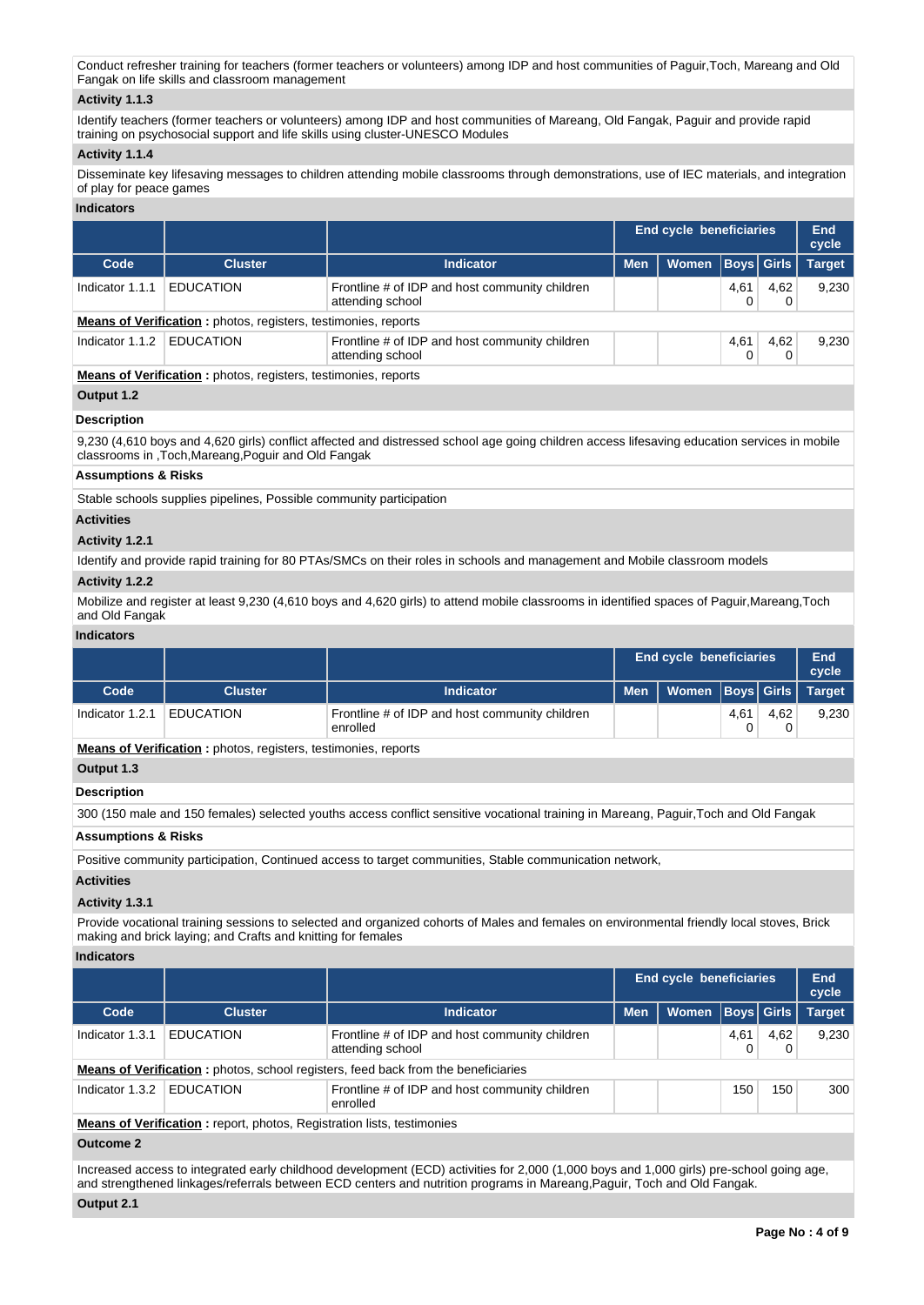# **Description**

2,000 (1,000 boys and 1,000 girls) children of pre-school going age access integrated ECD activities are linked with existing nutrition services in Paguir,Mareang,Toch and Old fangak in line with UNICEF/WHO recommendations for integration of ECD with emergency nutrition programming

# **Assumptions & Risks**

Continued access of target communities, Positive community participation

# **Activities**

# **Activity 2.1.1**

Identify and provide rapid training for 18 Para ECD personnel in Mareang, Paguir

#### **Activity 2.1.2**

Conduct refresher trainings for 15 Para ECD personnel in Toch and Old Fangak

# **Activity 2.1.3**

Provide integrated ECD activities for pre-school going age at child spaces annexed to nutrition centers in Mareang ,Toch, Paguir and Old fangak.

# **Indicators**

|                                                                       |                  |                                                            | <b>End cycle beneficiaries</b> | End<br>cycle         |      |      |               |
|-----------------------------------------------------------------------|------------------|------------------------------------------------------------|--------------------------------|----------------------|------|------|---------------|
| Code                                                                  | <b>Cluster</b>   | <b>Indicator</b>                                           | <b>Men</b>                     | Women   Boys   Girls |      |      | <b>Target</b> |
| Indicator 2.1.1                                                       | <b>EDUCATION</b> | Frontline # of IDP and host community children<br>enrolled |                                |                      | 1.00 | 1.00 | 2,000         |
| <b>Means of Verification:</b> photos, registers, testimonies, reports |                  |                                                            |                                |                      |      |      |               |

**Additional Targets :**

# **M & R**

# **Monitoring & Reporting plan**

Based on the outlined project outcomes and indicators outlines above (iii), with reference to the project activity plan the following forms the monitoring plan:

i. Minutes from discussions with local leaders during the section of teachers/volunteers and PTAs at the commencement of the project will be compiled by the project officer

ii. Report on rapid training sessions including participants, and training schedule which will be compiled at every end of each training session will compiled by the project officer

iii. Admissions and attendance reports (for mobile classrooms, ECD centres and vocational training) will be compiles on weekly basis by the project supervisors

iv. Reports on the distribution of scholastic materials, to the mobile classrooms will be compiled on a weekly basis by the project supervisors v. Reports of children referred for specialized psychosocial support will be drawn on a weekly basis

vi. Reports on specialized activities like play for peace and other recreation activities will be complied on a weekly basis by the project supervisors

vii. Field visits by the management team to the project sites will be scheduled regularly after two months to support the teams on ground viii. Testimonies from the project beneficiaries will be compile at different instances during the project cycle by the project supervisors ix. The finance officer will keep track of the project expenditures will posted and Financial reports will be generated and reported based in

CHF standards

Monthly field meetings will be organized and the field base in Old fangak to review the progress and identify actions points for the new month in line with the project plans.

These reports will be summarized into one monthly narrative report that will also include the challenges faced in the reporting period. Reports will be submitted to the cluster using the standards cluster reporting tools. Bi weekly cluster reports (5Ws) will also be completed and regularly shared by the programs coordinator

Quarterly CHF reports will also be compiled by the project officer along with the programs coordinator with inputs from the monthly reports

# **Workplan**

| <b>Activitydescription</b>                                                                                                                                                                                                                                          | Year |  | $\overline{\phantom{a}}$ | 3   |     | 5   | 6 |  | 8. | 9 |  |  |
|---------------------------------------------------------------------------------------------------------------------------------------------------------------------------------------------------------------------------------------------------------------------|------|--|--------------------------|-----|-----|-----|---|--|----|---|--|--|
| Activity 1.1.1: Provide peer counseling, sporting and recreation sessions for<br>distressed children attending mobile classrooms, and screening of severally<br>traumatize children and appropriately refer for specialized child protection services<br>available. | 2016 |  | X.                       | ΙX. | ΙX. | ΙX. | X |  |    |   |  |  |
| Activity 1.1.2: Conduct refresher training for teachers (former teachers or<br>volunteers) among IDP and host communities of Paguir, Toch, Mareang and Old<br>Fangak on life skills and classroom management                                                        | 2016 |  | X                        |     |     |     |   |  |    |   |  |  |
| Activity 1.1.3: Identify teachers (former teachers or volunteers) among IDP and<br>host communities of Mareang, Old Fangak, Paguir and provide rapid training on<br>psychosocial support and life skills using cluster-UNESCO Modules                               | 2016 |  | X                        |     |     |     |   |  |    |   |  |  |
| Activity 1.1.4: Disseminate key lifesaving messages to children attending mobile<br>classrooms through demonstrations, use of IEC materials, and integration of play<br>for peace games                                                                             | 2016 |  | $\times$                 | ΙX. | ΙX  |     |   |  |    |   |  |  |
| Activity 1.2.1: Identify and provide rapid training for 80 PTAs/SMCs on their roles in<br>schools and management and Mobile classroom models                                                                                                                        | 2016 |  |                          | Χ   |     |     |   |  |    |   |  |  |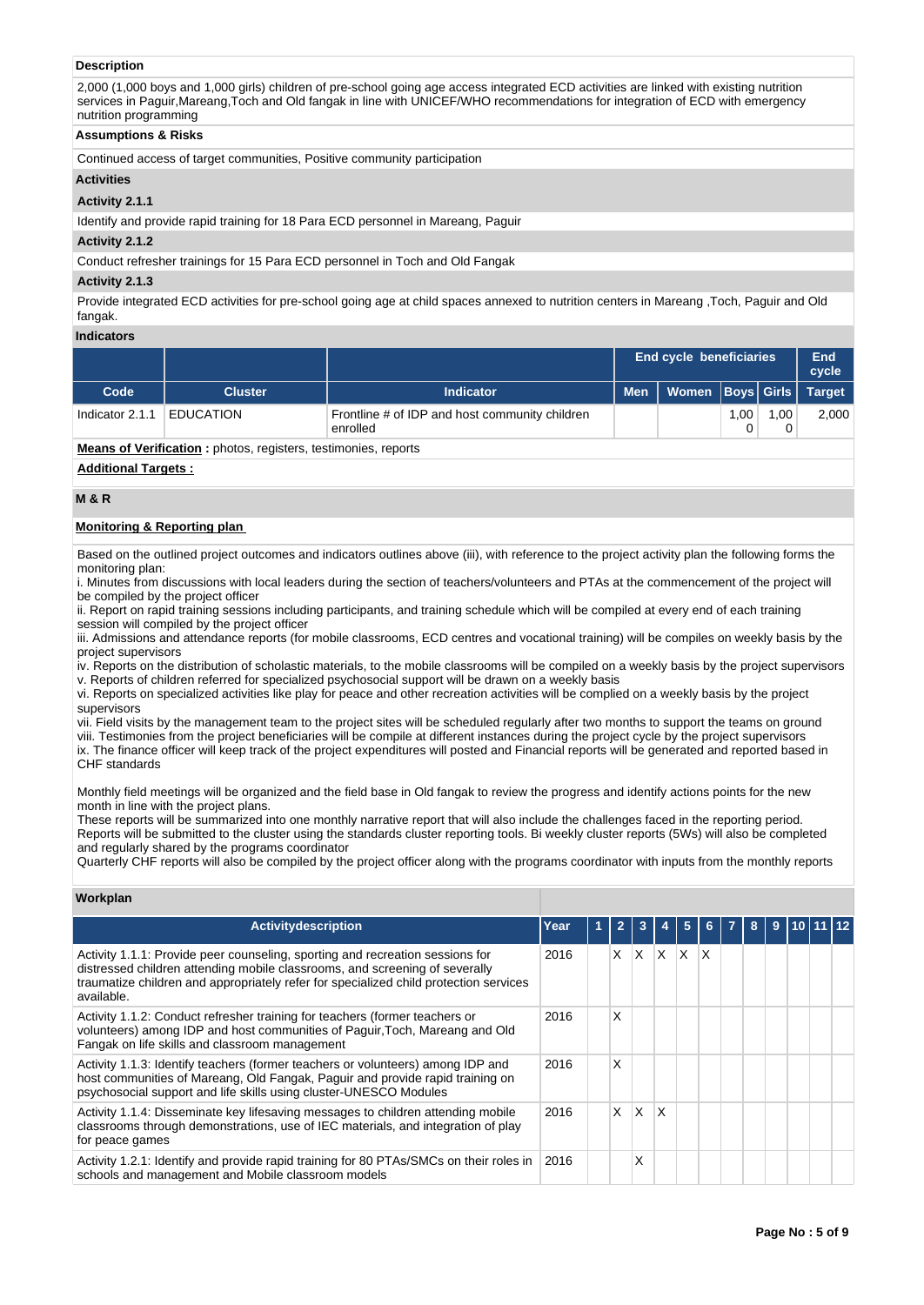| Activity 1.2.2: Mobilize and register at least 9,230 (4,610 boys and 4,620 girls) to<br>attend mobile classrooms in identified spaces of Paguir, Mareang, Toch and Old<br>Fangak                                             | 2016 | x |   |   |    |         |              |  |  |  |
|------------------------------------------------------------------------------------------------------------------------------------------------------------------------------------------------------------------------------|------|---|---|---|----|---------|--------------|--|--|--|
| Activity 1.3.1: Provide vocational training sessions to selected and organized<br>cohorts of Males and females on environmental friendly local stoves, Brick making<br>and brick laying; and Crafts and knitting for females | 2016 |   | x | X | ΙX | X       | $\mathsf{x}$ |  |  |  |
| Activity 2.1.1: Identify and provide rapid training for 18 Para ECD personnel in<br>Mareang, Paguir                                                                                                                          | 2016 | X |   |   |    |         |              |  |  |  |
| Activity 2.1.2: Conduct refresher trainings for 15 Para ECD personnel in Toch and<br>Old Fangak                                                                                                                              | 2016 | x |   |   |    |         |              |  |  |  |
| Activity 2.1.3: Provide integrated ECD activities for pre-school going age at child<br>spaces annexed to nutrition centers in Mareang , Toch, Paguir and Old fangak.                                                         | 2016 |   | X | X | ΙX | $X$ $X$ |              |  |  |  |

# **OTHER INFO**

# **Accountability to Affected Populations**

• Site selection in the newly locations/ improvement ECD and temporary sites for mobile class rooms will be done with the consultation from the local authorities/leaders

• All selection of teachers/volunteers, para ECD, PTAs/SMC and youth for vocational training will be prepared within the targeted communities through thorough process that will first refine the criteria for the selection with local leaders which will be followed with identification.

• The chosen PTAs in each of the targeted areas will be of much help governing the model mobile schools put in their locations.

• Regular/monthly coordination meeting with the stakeholders will be a routine throughout the project cycle

• Focused group discussion will local communities basically on mobile class rooms and ECD centers will be carried evenly during the project sequence for the purpose feed backing from the beneficiaries

• Suggestion box and notice board will be avail for utilization in order to accelerate on the feedback method

# **Implementation Plan**

Hold the child will directly implement this project in the 4 IDP settlements of Mareang, Toch, Paguir and Old Fangak and the following will be the modalities

• Mobile classrooms/repaired classrooms will be placed in areas among IDP settlements that are communally selected

• Selection of PTAs/SMCs members base on the former existing PTAs and other members selected with the consultation of the local leaders within the IDP communities to ensure consistency of mobile class rooms/repaired even when they returned to their former locations • The selection of teachers and volunteers will also make the most of former teachers to ensure consistence and training will be done with

the utilization of cluster- UNESCO modules on Psycho social support and life skills training for teachers • Go back to school campaign and admissions of children will be conducted through the existing social structures i.e. local leaders, churches

among other methods to make sure that the enrollment of children and attendance in the school. • EDC activities will be conducted through trained para ECD facilitators/teachers/volunteers, ECD centers will be established close to the

existing nutrition centers to maximize the referral relations for pre-school age going children in this nutritionally challenged area • Peer Psychosocial support services will be provided in Mobile classrooms/repaired class rooms by trained teachers through recreation activities, and severely distressed children will be referred to the available more specialized child protection service; where specialized child protection services are in-existent, Hold the Child will mobilize additional efforts to meet the specialized needs of these identified children • Using Cluster-UNESCO modules, Life skills for children sessions will be integrated in mobile classrooms that will too be complemented with other models like play for peace

• Hold the Child will locally procure Scholastic materials including exercise books, pens, chalk and blackboards at the initial stage, school in box, recreational kits, and ECD kits will be provided by UNICEF and will be delivered to the targeted locations. Hold the Child will too provide storage boxes for the purchased supplies to ensure safety and continuity school activities in these areas

• Hold the Child will hire 2 trainers for vocational training for the youths, selected training theme will focus on the needs and applications in the areas targeted, these include knitting, environmental sensitive cooking stoves, local brick making and laying

The programs coordinator will oversee the implementation of the project, and will work with project officer who will manage the day today running of the project. The project officer will also under the rapid training sessions for teachers and PTAs, 2 Field supervisors/trainers will be assigned to support youth groups (vocational training). The logistic officer will support the procurement and delivery of scholastic materials and ensure that there is smooth movement of project team to the targeted locations. The finance officer will keep track of the project expenditures

# **Coordination with other Organizations in project area**

| Name of the organization                 | Areas/activities of collaboration and rationale                                                                                                                                                                                                                                                                                                                                                                                                                                                                                                           |
|------------------------------------------|-----------------------------------------------------------------------------------------------------------------------------------------------------------------------------------------------------------------------------------------------------------------------------------------------------------------------------------------------------------------------------------------------------------------------------------------------------------------------------------------------------------------------------------------------------------|
| CADA                                     | As they continue supporting education in Nyalual, Phon, Keew in IDP<br>area a number of opportunities exist for shared learning as we<br>deliver lifesaving education in other parts of the county. Through<br>monthly coordination follow-up, Hold the Child will shared more on<br>matter arising from dealing with IDP education. Hold the Child will<br>also work with CADA to deliver additional Psychosocial support<br>initiatives to the CFS in support of the identified children in mobile<br>schools with too will complement the work of CADA |
| FH.                                      | As the implement GESS program in the county, a number of links will<br>exist in collaboration in delivering life saving education in IDP<br>settlements. Hold the child will explore means of sharing information<br>with FHSS on the operational realities relating to the management of<br>volunteer teachers                                                                                                                                                                                                                                           |
| <b>Environment Marker Of The Project</b> |                                                                                                                                                                                                                                                                                                                                                                                                                                                                                                                                                           |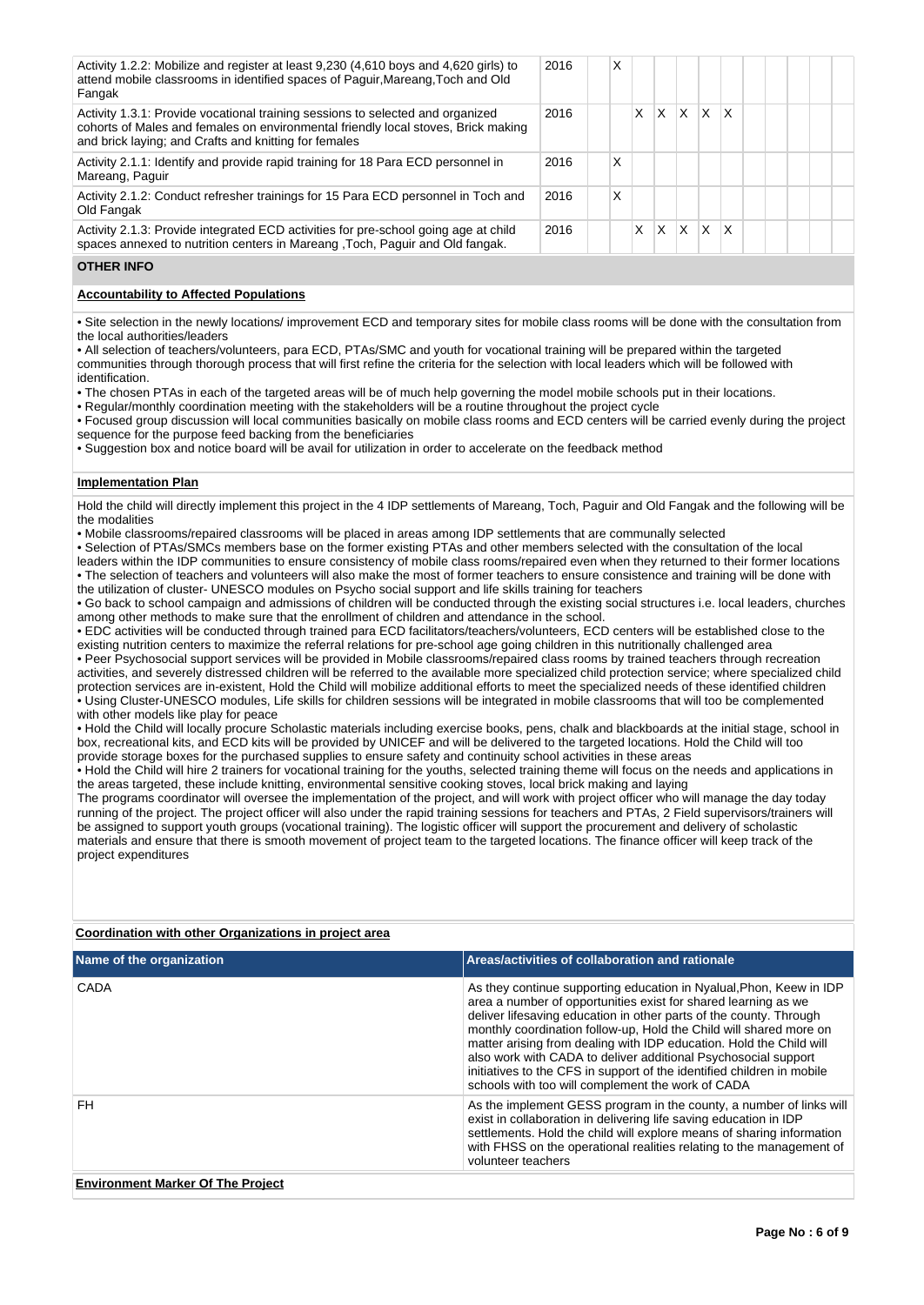B+: Medium environmental impact with mitigation(sector guidance)

# **Gender Marker Of The Project**

2a-The project is designed to contribute significantly to gender equality

# **Justify Chosen Gender Marker Code**

The implementation of this project will equally involve both Men and Women, Boys and Girls and will too have impact on both Men and Women, Boys and Girls at the end.

# **Protection Mainstreaming**

This project will undertake a number of measures to mainstream the key protection aspects of the beneficiaries,

• The selection of PTAs/SMC members will prioritize former PTAs and other members selected in consultations with the local leaders among IDP and host communities, the selection of Teachers/volunteers will also maximize former teachers; to ensure consistence this and reduce incidence of tension among community members

• Enrollment for preschool and School age going children for ECD center and Mobile classrooms will be open to all children in the targeted IDP areas during the implementation cycle to ensure that harmony among IDPs and host communities exists.

• The project will undertake deliberate efforts towards increasing the protection of children through child rights awareness sessions/lessons, play for peace, life skills

• Youths will also be engaged in vocational training that will contribute to the reduction of their tendencies to engage in violent activities among other social negative practices

• The project implementation will maximize and build on the existing close collaboration that Hold the Child has with the partners on ground and local authorities

# **Country Specific Information**

# **Safety and Security**

Fangak is one of the opposition held areas, there has not been significant fighting of recent and with recent peace agreement between the rebels and the government, the project is subject to any possibilities; Our field base is situated in the south (Old Fangak) one of the regional safe heaven. Based on our the team diversity; only indicated communities will be involved with direct implementation of the project • Prior to movement to the field, notifications about security will be done to the teams and items moving into the county will be done through our County based team leader

• Only 3 staffs from external (Non locals') will be involved with day to day operations i.e. project officer and the 2 supervisors, these will be appropriately introduced to the local authorities and their movements with between sites will be accompanied by a local team members. • Visibility initiatives will be maximized to reduce tendencies of attacks on our teams

• All our staff will appropriately be oriented to our safety standards and be required to observe them at all times and should there be a need for evacuation, The 3 re-locatable staff under this project will be part of those to be evacuated through the humanitarian system

# **Access**

Fangak communities/payams are sporadically divided by a river and streams, and a flood prone areas with likelihoods of having a share of the 2015 annual floods,

With this working context, we have maintained our operations in these areas and continuously improved the quality of our interventions through approaches such as;

• Strong partnership with local communities, to enable us to target locations of high grounds with high populations or receive people as the move to due to floods, and such locations are usually accessible by boats in the most parts of the year

• Activity plans that are season sensitive i.e. preposition of supplies in locations that are higher levels before the onset of rain

This project is targeting IDP settlements with populations that are on high grounds and are accessible by boats all year round. During the funding cycle hold the Hold the Child will harness working relations with partners on ground to maximize the on the costs of movements with the target areas and to ensure consistent follow-ups with the operations at the project sites. Fangak has been relatively stable through the since the onset of the crisis and its currently one of the safe havens, the county is served by 3 land able air strips i.e. Old Fangak, Juiabor and Toch if one area like old Fangak is accessible the 2 options will be explored for landing during the monitoring visits. If there are no accessible points, Hold the Child will work with local authorities and the social networks to remotely continue the operation at a minimal level until the situation improves for direct supervision and support

| <b>BUDGET</b> |                                        |   |                |               |                                   |                                    |                   |
|---------------|----------------------------------------|---|----------------|---------------|-----------------------------------|------------------------------------|-------------------|
| Code          | <b>Budget Line Description</b>         |   | D / S Quantity | Unit<br>cost  | <b>Duration</b><br>Recurran<br>ce | $\frac{9}{6}$<br>charged<br>to CHF | <b>Total Cost</b> |
|               | <b>Staff and Other Personnel Costs</b> |   |                |               |                                   |                                    |                   |
| 1.1           | Programs Director                      | S | 1              | 2,500<br>.00. | 6                                 | 28%                                | 4,200.00          |
|               | 30% of the time to the project         |   |                |               |                                   |                                    |                   |
| 1.2           | Programs Cordinator                    | D | $\mathbf{1}$   | 2,000<br>.00. | 6                                 | 50%                                | 6,000.00          |
|               | 75% of the time to the project         |   |                |               |                                   |                                    |                   |
| 1.3           | Project officer                        | D | 1              | 1,500<br>.00  | 6                                 | 100%                               | 9,000.00          |
|               | 100% of the time                       |   |                |               |                                   |                                    |                   |
| 1.4           | Operations and Logistics officer       | D | $\mathbf{1}$   | 1,500<br>.00  | 6                                 | 30%                                | 2,700.00          |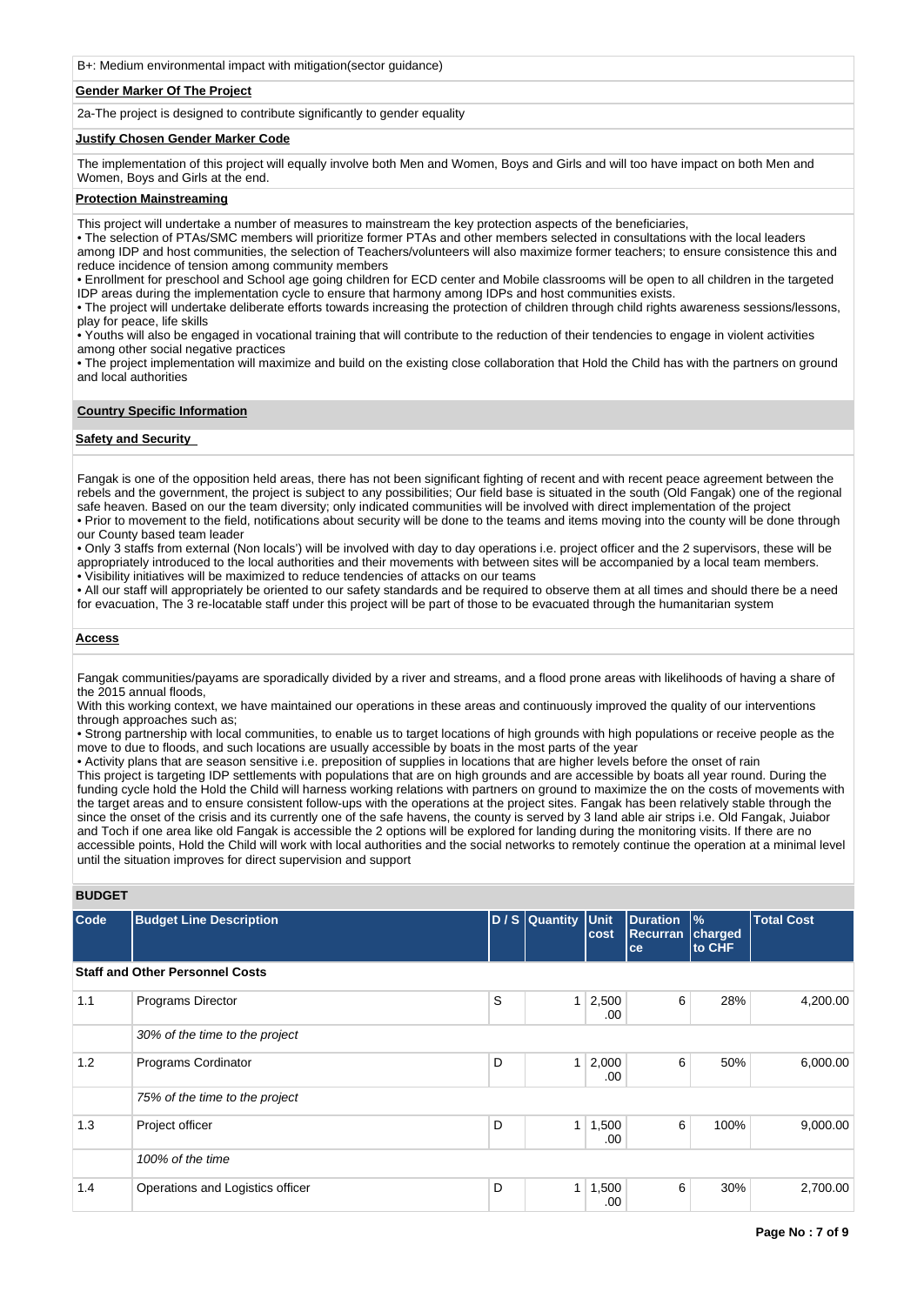|               | 30% of the time to the project                                                                          |                  |                |                       |          |      |           |
|---------------|---------------------------------------------------------------------------------------------------------|------------------|----------------|-----------------------|----------|------|-----------|
| 1.5           | Field officers/Supervisors                                                                              | D                |                | $2 \mid 1,150$<br>.00 | 6        | 100% | 13,800.00 |
|               | I pesron ie Fangak, 100% of the time into the project                                                   |                  |                |                       |          |      |           |
| 1.6           | Life skills trainers                                                                                    | D                | 1 <sup>1</sup> | 800.0<br>0            | 6        | 100% | 4,800.00  |
|               | 100% of the time into training and working with youth groups Fangak                                     |                  |                |                       |          |      |           |
| 1.7           | <b>Finance Officer</b>                                                                                  | 1   1,500<br>.00 | 6              | 30%                   | 2,700.00 |      |           |
|               | 30% of the time to the project                                                                          |                  |                |                       |          |      |           |
|               | <b>Section Total</b>                                                                                    |                  |                |                       |          |      | 43,200.00 |
|               | <b>Supplies, Commodities, Materials</b>                                                                 |                  |                |                       |          |      |           |
| 2.1           | School supplies                                                                                         | 100%             | 5,148.00       |                       |          |      |           |
|               | Including teaching and learning materials                                                               |                  |                |                       |          |      |           |
|               | <b>Section Total</b>                                                                                    |                  |                |                       |          |      | 5,148.00  |
| <b>Travel</b> |                                                                                                         |                  |                |                       |          |      |           |
| 5.1           | <b>UNHAS return tickets</b>                                                                             | D                |                | 3   400.0<br>0        | 2        | 100% | 2,400.00  |
| 5.2           | Peridiems during the travels                                                                            | D                |                | 3 300.0<br>0          | 2        | 100% | 1,800.00  |
|               |                                                                                                         |                  |                |                       |          |      |           |
|               | <b>Section Total</b>                                                                                    |                  |                |                       |          |      | 4,200.00  |
|               | <b>General Operating and Other Direct Costs</b>                                                         |                  |                |                       |          |      |           |
| 7.1           | Teacher trainings on psychosocial support and life skills for<br>children and school management         | D                |                | 90 10.00              | 3        | 100% | 2,700.00  |
|               | 5 days training sessions for 90 teachers each at a cost of 10\$ per training day                        |                  |                |                       |          |      |           |
| 7.2           | Rapid teachers/para ECD volunteers on ECD education and<br>links with health and nutrition for children | D                | 80             | 10.00                 | 3        | 100% | 2,400.00  |
|               | 5 days training sessions for 32 volunteers each at a cost of 10\$ per training day                      |                  |                |                       |          |      |           |
| $7.3$         | Incentives for Teachers/volunteers (Atleast 90 teachers during<br>the funding cycle)                    | D                |                | 90   60.00            | 6        | 100% | 32,400.00 |
|               | Each at 60\$ per month                                                                                  |                  |                |                       |          |      |           |
| 7.4           | Kits for Vocational training                                                                            | D                |                | 5 500.0<br>0          | 1        | 100% | 2,500.00  |
|               |                                                                                                         |                  |                |                       |          |      |           |
| 7.5           | Contribution to Fangak field base Utilities                                                             | D                |                | 1 250.0<br>0          | $\,6$    | 100% | 1,500.00  |
|               |                                                                                                         |                  |                |                       |          |      |           |
| 7.6           | Contribution to Juba coordination office Utilities                                                      | $\mathbb S$      |                | 1   400.0<br>0        | 6        | 100% | 2,400.00  |
| 7.7           | Contribution to Juba generator running costs                                                            | $\mathbb S$      |                | 1 200.0               | $\,6$    | 100% | 1,200.00  |
|               |                                                                                                         |                  |                | 0                     |          |      |           |
| 7.8           | Communication (Airtime cards of Celular in Juba and Thurayas<br>in the field)                           | D                | 1 <sup>1</sup> | 350.0<br>0            | $\,6$    | 100% | 2,100.00  |
| 7.9           | Internet connection for Juba office                                                                     | D                | 1 <sup>1</sup> | 300.0                 | 6        | 100% | 1,800.00  |
|               |                                                                                                         |                  |                | 0                     |          |      |           |